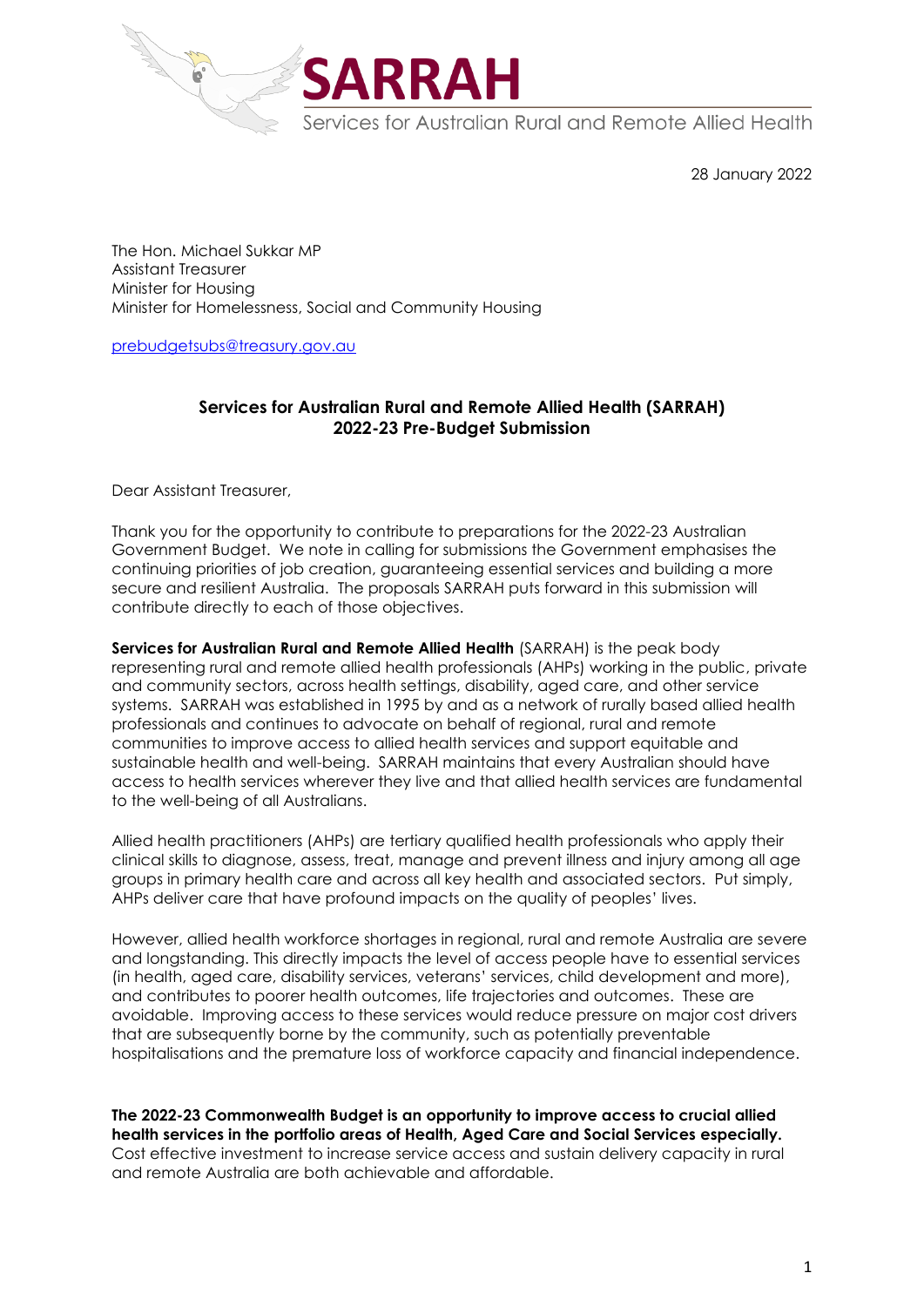

The proposed initiatives address chronic workforce and service issues and would improve access to vital and effective allied health care in health, aged care, disability and other services in rural Australia.

Resilient rural industries, communities and people are central to our national prosperity. They, in turn, depend on services that support their health, well-being, engagement capacity and productivity. Allied health services play a fundamental role in preventing, diagnosing, providing therapeutic and rehabilitative treatment and management for people in terms of illness, disability and disease – but are in chronic short supply in rural and remote Australia.

The 2022-23 SARRAH Budget Submission:

- ✓ Targets areas of chronic skills shortage and projected demand and jobs growth in rural and remote Australia;
- ✓ Promotes small business development, sustainability and employment potential;
- ✓ Improves access to services that support health and wellbeing, independence and capacity.

These factors will strengthen communities and support Government's medium to long-term fiscal objectives. Critically, these measures will improve our capacity to continue to deal with the challenges of COVID and preparedness for similar events in the future.

SARRAHs Submission focuses on capacity-building through measures that recognise and work with the specific context and service realities of rural Australia. They are modest, practical and designed to contribute to immediate practice-level service challenges and bolster local capacity development long-term.

**These measures would primarily address needs in the Health, Aged Care and Social Services (NDIS) portfolios**, with significant benefits and/or implications for the Education, Skills and Employment and Home Affairs (skilled migration) portfolio areas.

#### **Context: chronic workforce and service shortages and mal-distribution**

Rural communities continue to experience a higher prevalence of chronic and other disease, potentially preventable hospitalisations and associated workforce and service shortages. The mal-distribution of AHPs (and associated workforce shortages) in rural and remote Australia are about twice as severe as for medical practitioners with numbers dropping sharply on a per head of population basis with increasing rurality/remoteness.

The following graph shows workforce distribution by remoteness (where MMM1 is inner metropolitan and MMM7 is very remote) for a selection of AHPS, compared with GPs. (Source: Department of Health<sup>1</sup> )

<sup>1</sup> <https://hwd.health.gov.au/>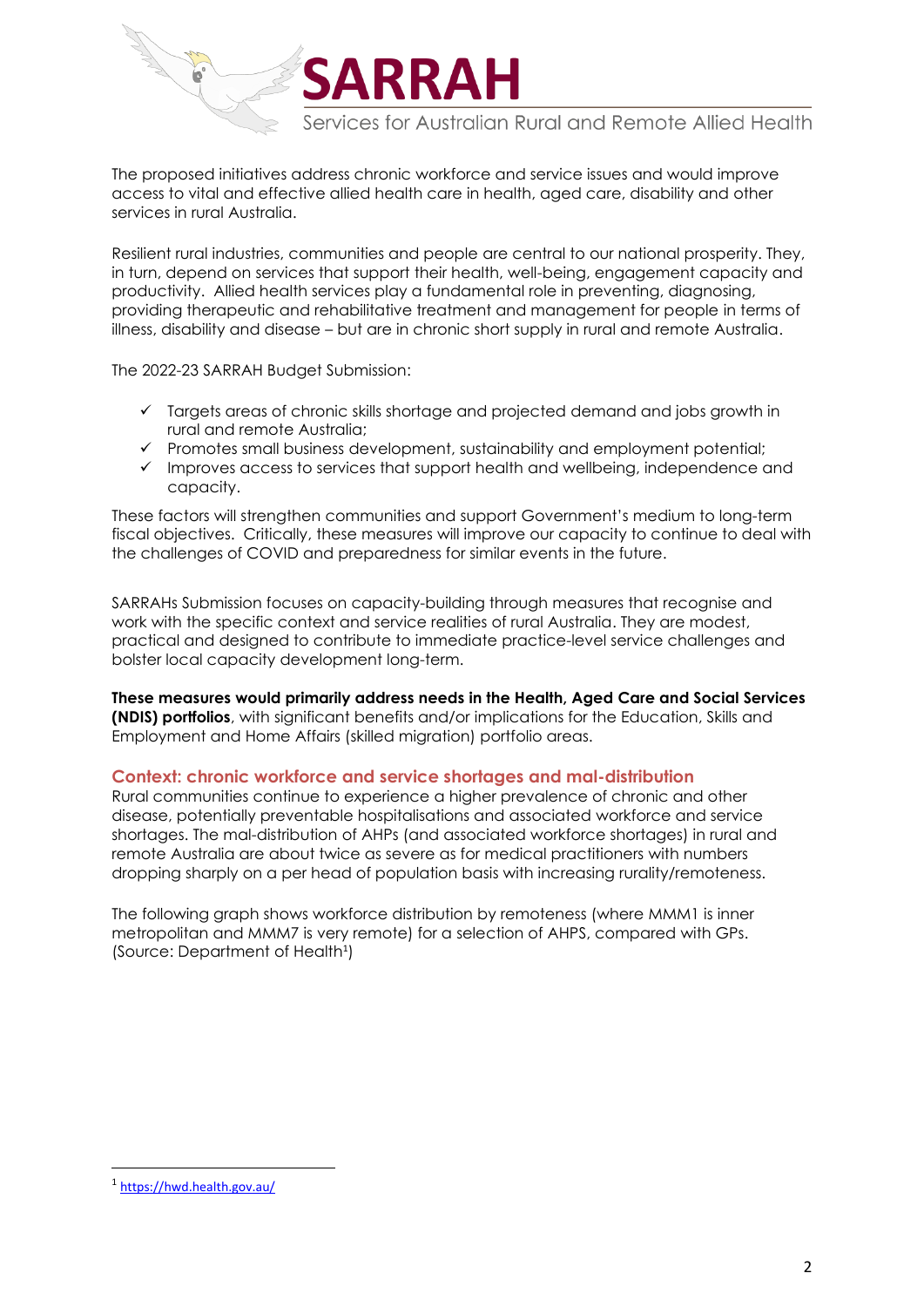



Compounding access issues, health professionals working in remote and very remote settings contend with the challenges of delivering care to a given population that may be spread over an area the size of Victoria, compared with a few square kilometres in a major city: this greatly amplifies the challenges of access for rural and remote residents and effective service delivery. The extent of allied health mal-distribution is also evident in information held on the Department of Health's [website](https://www.health.gov.au/health-topics/allied-health/in-australia#organisations).

SARRAH is frequently (and increasingly) contacted by allied health providers from across the country experiencing a crisis in workforce recruitment and retention, with some struggling with vacancy rates of up to 50% of their allied health workforce teams. They often provide services across a variety of settings - from health, disability to aged and community care, even local government, and are seeking advice and support about how to attract and retain allied health professionals in rural locations. Sustainable and community-oriented allied health service provision in rural settings often means providing broadly based, more 'generalist' services to meet the needs of the community.



Source[: https://hwd.health.gov.au/resources/publications/factsheet-alld-2019.html](https://hwd.health.gov.au/resources/publications/factsheet-alld-2019.html)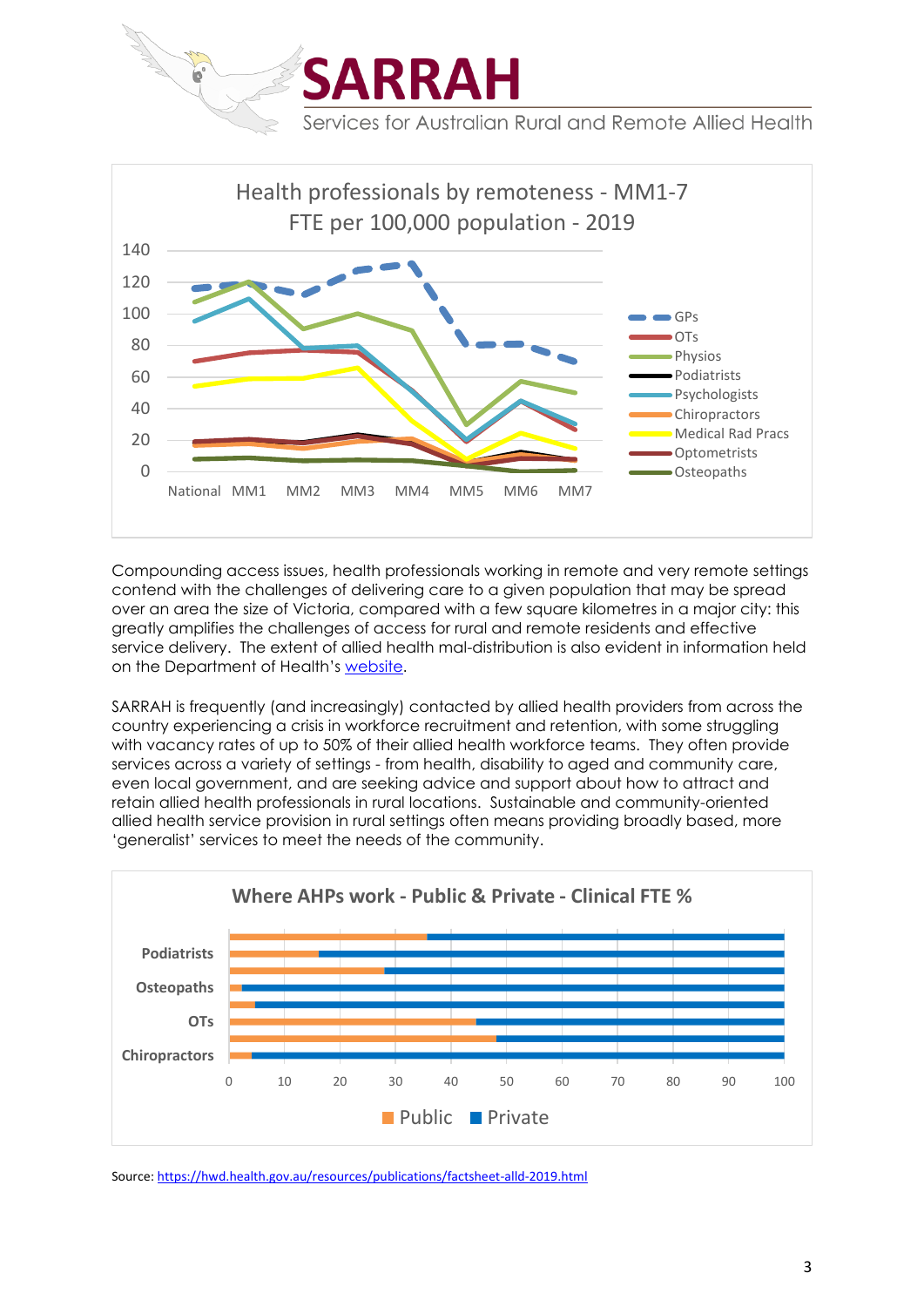

It is imperative that policy and service responses recognise that AHP practice in rural and remote communities frequently involves working across multiple service systems and settings. It is important that the Commonwealth also develops allied health workforce and support structures that more accurately reflect the fact that most AHPs work in areas where the Commonwealth has primary policy and/or regulatory responsibility. The following graph illustrates the point.

### **Demand is growing**

Existing AHP shortages are evident across health, aged care and disability services (notably the NDIS)<sup>2</sup>. For example, increasing and unmet demand from the National Disability Insurance Scheme have been building for years. Preliminary data analysis and anecdotal advice from multiple sources indicate the situation is worsening as service demand in metropolitan centres and the impact of COVID appears to be exacerbating workforce attraction and retention in rural communities.

The National Skills Commission projects the Health and Social Assistance sector will continue to lead employment growth until at least 2025 (and given trends, beyond that). Within this sector, AHPs have among the highest growth demand. With critical workforce shortages now, this level of demand will not be met without deliberate and sustained commitment to workforce development and distribution – with the impacts felt most in rural and remote Australia.

### **SARRAH proposals for the 2022-23 Budget**

Service models and initiatives designed with and for rural and regional communities, which leverage and contribute to local strengths and capacity, are needed to better meet the current and emerging needs and circumstances of rural and remote communities. SARRAH has four specific proposals.

# 1. *Further expand the Allied Health Rural Generalist Pathway (AHRGP) and associated Allied Health Assistant (AHA) places, building on the 2021-22 Budget commitment of 90 AHP places and 30 AHA places over 3 years.*

The Government's decision to support the expansion of the AHRGP into the private and community settings as part of the 2021-22 Budget has been well received by the sector, with strong demand for available places.

- The extent of AHP workforce shortages in rural and remote Australia equates to many thousands of professionals.
- Building on previous work, the Program is well established. Demand is high and increasing across various settings and locations nationally. We expect it to be oversubscribed quickly, even without substantial promotion.
- Community need and demand would readily support a major increase in the program, with double or triple the current numbers feasible for intakes commencing January 2023 onwards.
- The expansion of the program would have demonstrable benefits and service access across health, Aged Care and the NDIS, among others.

<sup>&</sup>lt;sup>2</sup> The evidence is documented in numerous official reports including by the National Rural Health [Commissioner,](https://www.health.gov.au/resources/publications/final-report-improvement-of-access-quality-and-distribution-of-allied-health-services-in-regional-rural-and-remote-australia) in NDIA utilisation data and reports of the Australian Parliament Joint Standing Committee on the NDIS and in the report of the Aged Care Royal Commission, among others.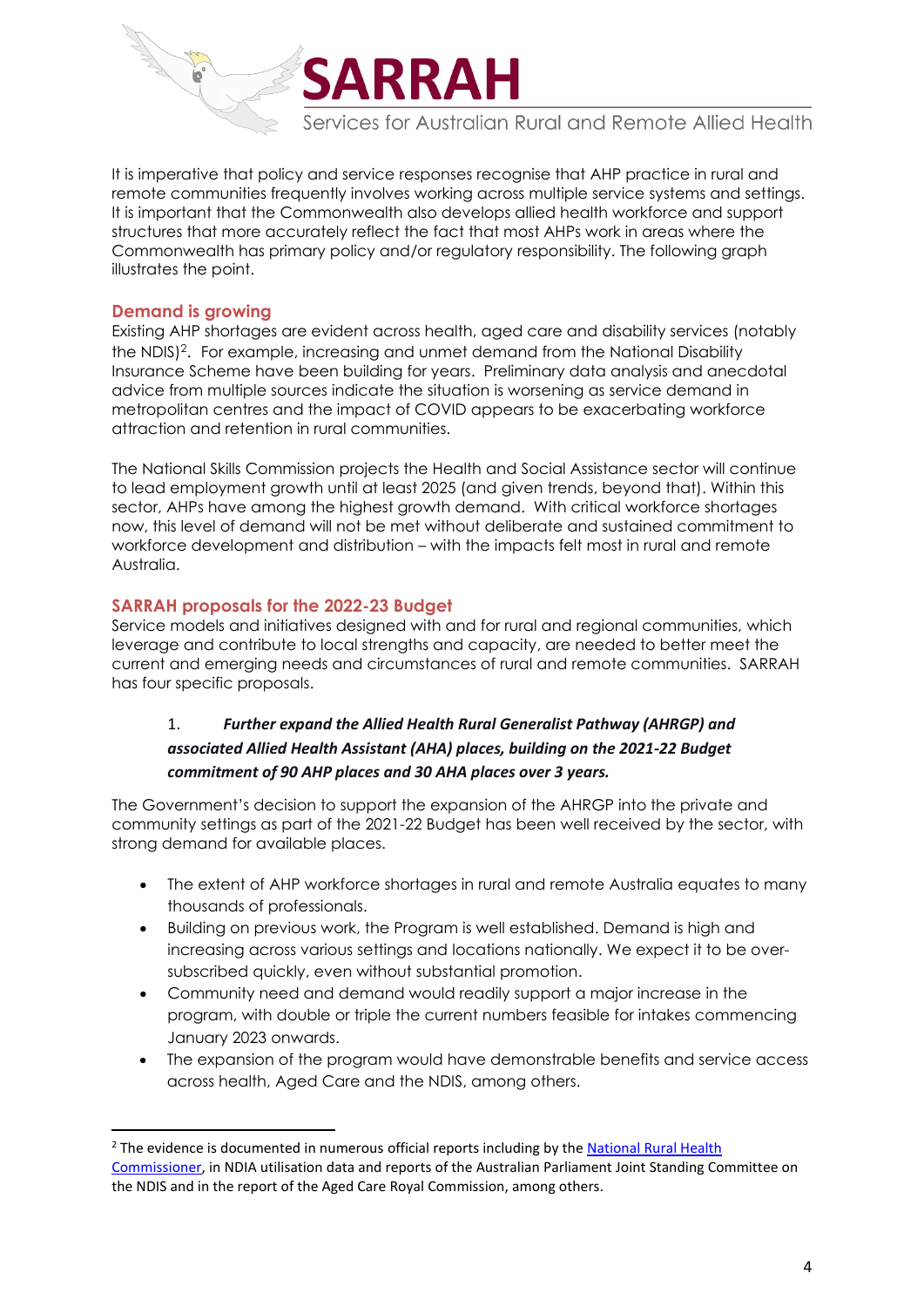

### *2. Develop a governance framework for AHPs working with AHAs.*

Allied Health Assistants are a growing and important, workforce with specific skills and capacity (when working with and under the direction of AHPs, including remotely) to deliver enabling and therapeutic care that increases the access, reach, continuity and sustainability of allied health services into rural and remote communities. High quality, proven clinical governance and working arrangements already exist in many public health settings and across a range of AH professions. Similar models are working effectively in many private and community-based settings. Many SARRAH members have developed and/or adopted effective service models working with AHA, expanding their service reach into aged care, rehabilitation, NDIS, school and other settings, often where AH services were not previously available.

- AHAs have skills that can be applied flexibly across settings (health, aged care and NDIS) and may develop skillsets that enable them to work with more than one AHP discipline.
- AHAs are VET trained and, provided training capacity and access is available, enables substantial development of local AH service capacity across rural communities.

Despite these developments many AHPs have been hesitant to incorporate AHAs into their service models due to concerns about their capacity to supervise, the implications for insurance etc. Some of these concerns are being fuelled by the lack of accurate and comprehensive information, confusing insurance conditions by some providers.

SARRAH has addressed these issues with participants in expanding the AHRGP (noted above). There is a clear need for the AH sector (around 220,000 practitioners nationally) to have access to a coherent and facilitative governance framework developed to enable and support AHPs and AHAs to work together effectively and safely in delivering services under the direction of the qualified AHP.

## *3. Facilitate and support the growth and registration of overseas trained allied health professionals to gain registration to practice fully in (rural) Australia*

Successive Australian Governments have drawn on overseas trained doctors to help ameliorate medical workforce shortages in rural and remote Australia.

Despite severe and chronic AHP workforce shortages (described above) no similar program of support has been available to enable AHP immigration, with supported supervision to enable registration to practice in Australia.

Current and worsening workforce shortages indicate Australia could develop and introduce such a program to help address workforce and service shortfalls in the short to medium term at least. The timeframes involved in educating and preparing students for practice mean even a concerted and targeted injection of additional rurally oriented AHP domestic students would not be available to significantly impact service demand in the short-medium term.

At present, rural AHPs can spend tens of thousands of dollars and engage in protracted migration processes attempting to bring in prospective candidates. These costs are often borne by the practitioner / employer without a result.

SARRAH proposes a process be developed to: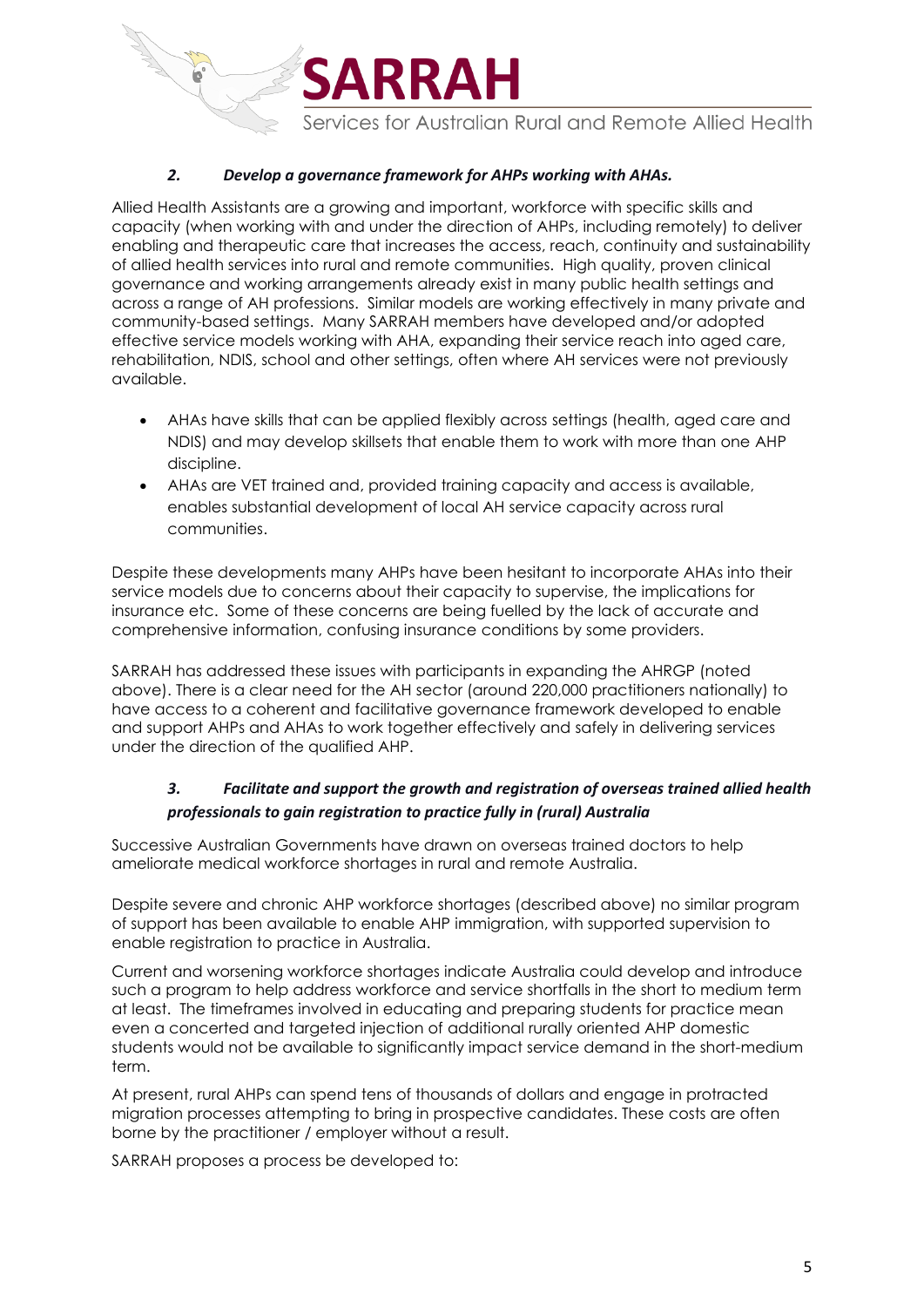

Services for Australian Rural and Remote Allied Health

- Expedite visa assessment for overseas trained AHPs with professional skills identified on identified on the Skilled Occupations List – prioritising sponsors who are AHPs providing services in an area of workforce need (MMM3-7).
- A return of service obligation may be applied, however SARRAH suggests (based on the evidence of what is effective in attracting and retaining AHPs rurally) that tailored support systems for the supervisor and the OT AHP that enable their transition to / development in rural practice and increase service capacity, may deliver a greater retention outcome, especially if that support includes facilitated (post-Australian registration) access to the AHRGP (described above).

SARRAH notes the numerous visa classes potentially apply **Skilled occupation list** [\(homeaffairs.gov.au\).](https://immi.homeaffairs.gov.au/visas/working-in-australia/skill-occupation-list)

## 4. *Update and upgrade the SARRAH Transition Toolkit to Rural and Remote Practice – heavily used resource, now outdated:*

The SARRAH Transition to Rural Practice Toolkit has been a heavily used resource available to early career and other health practitioners commencing or contemplating rural or remote practice. It has also been used extensively by AH students as well as university and other teachers to introduce and build understanding of and potential preparedness to undertake a career in rural health.

The Toolkit which was developed by SARRAH drawing on contributions of content experts in the field, including AH Academics, practitioners, researchers – generally SARRAH members – is in need of substantial content update, noting major developments (in health, aged care, NDIS etc) over recent years.

The Toolkit also needs to be adapted and re-developed to enable multimedia content and access via a range of devices, as used by rural and remote clinicians, students and other users.

Funding support to facilitate the revision, adaptation and development of new expert content, and for technical design, build and maintenance would represent a targeted investment in a proven quality resource, with national, multi-professional and multi-sector reach and relevance.

These initiatives will contribute directly to much needed improvement in AHP access and service capacity in rural and remote Australia. The impact of these initiatives would be further increased if they were introduced in conjunction with an urgent, strategic and resourced:

- A genuine, multi-disciplinary revised Stronger Rural Health Strategy which includes a comprehensive response to the former NRHCs allied health report;
- Urgent increase in the priority and development of a comprehensive national allied health workforce dataset to support service planning and investment.

SARRAH recommends these initiatives as affordable, capacity building investments that are practical, targeted to areas of current and growing demand and which will contribute to community strength and resilience and put downward pressure on acute health and other services in the medium and long-term. They are urgent, responsive to community need and fiscally responsible.